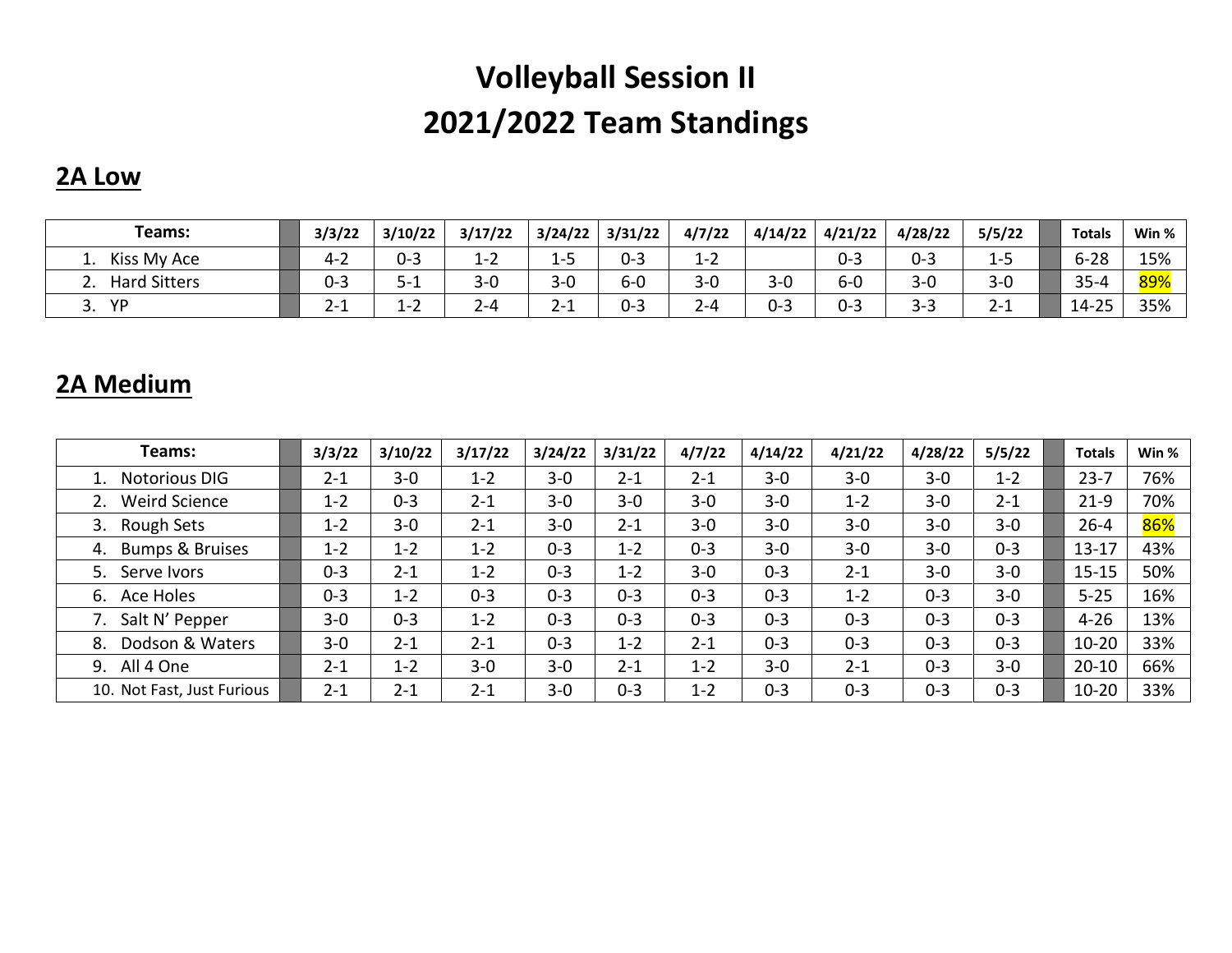# **Volleyball Session II 2021/2022 Team Standings**

## **2A High**

| Teams:                | 3/3/22  | 3/10/22 | 3/17/22 | 3/24/22 | 3/31/22 | 4/7/22  | 4/14/22 | 4/21/22 | 4/28/22 | 5/5/22  | <b>Totals</b> | Win %      |
|-----------------------|---------|---------|---------|---------|---------|---------|---------|---------|---------|---------|---------------|------------|
| 1. Sets on the Beach  | $1 - 2$ | $0 - 3$ | $1 - 2$ | $0 - 3$ | $1 - 2$ | $0 - 3$ | $0 - 3$ | $0 - 3$ | $1 - 2$ | $1 - 2$ | $5 - 25$      | 16%        |
| 2. Block and Roll     | $2 - 1$ | $2 - 1$ | $2 - 1$ | $0 - 3$ | $3 - 0$ | $3 - 0$ | $1 - 2$ | $0 - 3$ | $2 - 1$ | $1 - 2$ | $16 - 14$     | 53%        |
| Donkey Digs           | $0 - 3$ | $3 - 0$ | $1 - 2$ | $2 - 1$ | $2 - 1$ | $0 - 3$ | 1-2     | $3 - 0$ | $0 - 3$ | $2 - 1$ | 14-16         | 46%        |
| Osage<br>4.           | 2-1     | $0 - 3$ | $0 - 3$ | $3 - 0$ | $0 - 3$ | $0 - 3$ | 2-1     | $1 - 2$ | $2 - 1$ | $2 - 1$ | $12 - 18$     | 40%        |
| <b>DBE</b><br>5.      | $1 - 2$ | $1 - 2$ | $2 - 1$ | $1 - 2$ | $3 - 0$ | $3 - 0$ | $2 - 1$ | $3 - 0$ | $3 - 0$ | $2 - 1$ | $21-9$        | 70%        |
| Pop Up Blockers<br>6. | $3 - 0$ | $3 - 0$ | $3 - 0$ | $3 - 0$ | $0 - 3$ | $3 - 0$ | $3 - 0$ | $2 - 1$ | $1 - 2$ | $1 - 2$ | $23 - 7$      | <b>76%</b> |

### **3A Low**

| Teams:             | 3/3/22  | 3/10/22     | 3/17/22 | 3/24/22 | 3/31/22 | 4/7/22  | 4/14/22 | 4/21/22 | 4/28/22 | 5/5/22  | <b>Totals</b> | Win % |
|--------------------|---------|-------------|---------|---------|---------|---------|---------|---------|---------|---------|---------------|-------|
| Revenge of the Six | $0 - 3$ | $1 - 2$     | $3 - 0$ | $2 - 1$ | $1 - 2$ | $0 - 3$ | $1 - 2$ | $1 - 2$ | $1 - 2$ |         | $10 - 17$     | 37%   |
| Donald Bump        | $3 - 0$ | 1-2         | $2 - 1$ | $1 - 2$ | $2 - 1$ | $0 - 3$ | $2 - 1$ | $2 - 1$ | $1 - 2$ |         | 14-13         | 51%   |
| <b>UFA</b>         | $3 - 0$ | $2 - 1$     | $1 - 2$ | $2 - 1$ | $2 - 1$ | $3 - 0$ | $3 - 0$ | $2 - 2$ | $2 - 1$ | $3 - 0$ | $23 -$<br>-   | 76%   |
| Here We Go         | $0 - 3$ | า 1<br>2- J | $0 - 3$ | $1 - 2$ | $1 - 2$ | $3 - 0$ | 0-3     | $1 - 2$ | $2 - 1$ | $0 - 3$ | $10 - 20$     | 33%   |